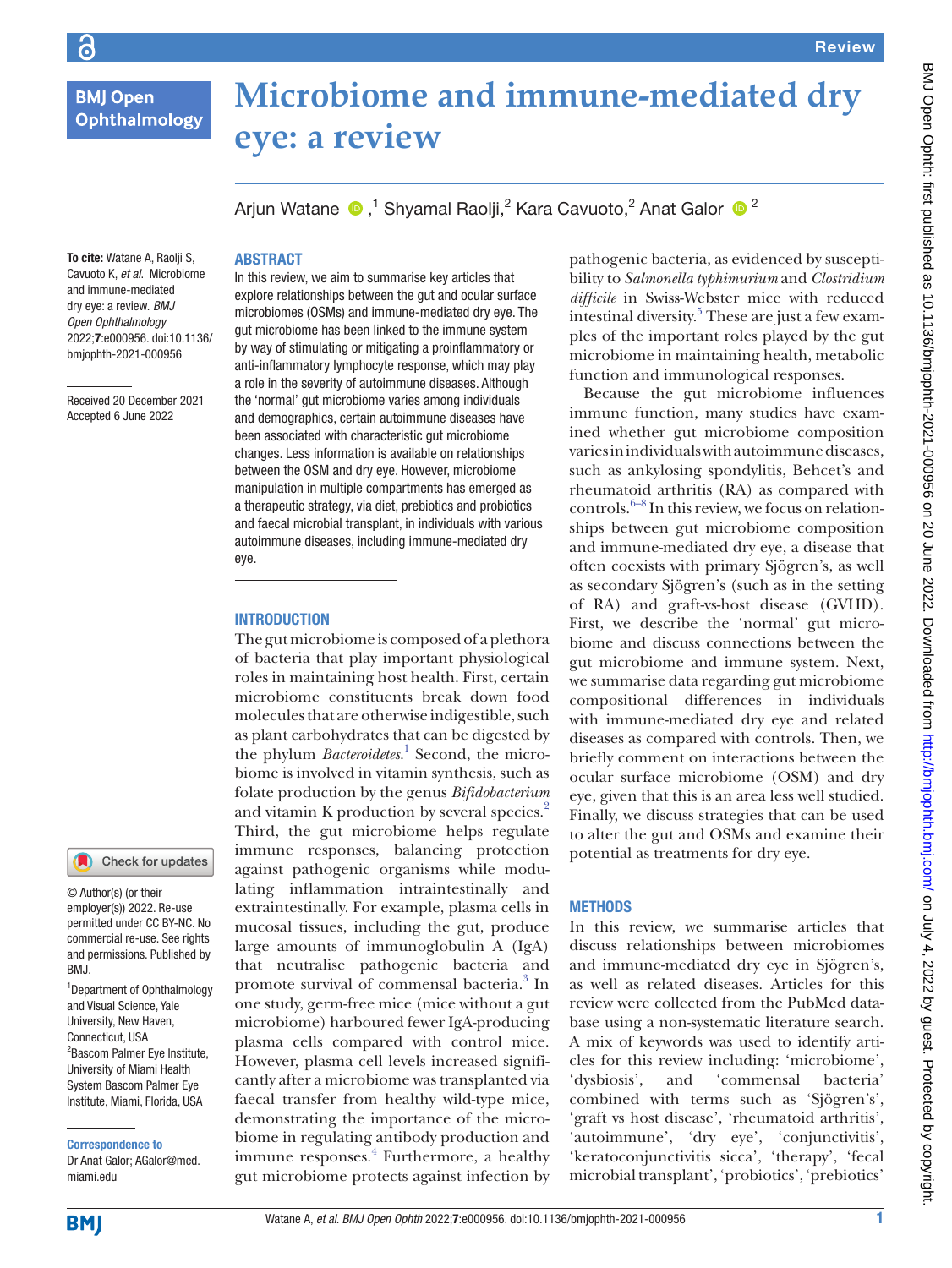

Figure 1 A Preferred Reporting Items for Systematic Reviews and Meta-Analyses flow diagram illustrating the search and filter strategy.

and 'diet'. All published scientific articles were considered including original research, meta-analyses and systematic reviews. When multiple studies were available on the same topic, we chose articles with the most robust methodology that were pertinent to our review. All searches were limited to the English language. Overall, the search yielded 2325 articles on PubMed of which 62 were included in this review after the screening process. A Preferred Reporting Items for Systematic Reviews and Meta-Analyses flow diagram reports the results of our search and filter strategy ([figure](#page-1-0) 1).

## The 'normal' gut microbiome

Several studies have examined the gut microbiome in 'normal' individuals with variations noted among populations.  $9^{10}$  This is not surprising as age, geographic location, genetics and diet have all been shown to affect gut microbiome composition.<sup>[11 12](#page-8-7)</sup> Overall, the human gut microbiome is predominately constituted by the phyla Firmicutes, *Bacteroides*, Proteobacteria and

<span id="page-1-0"></span>Actinobacteria[.9 13 14](#page-8-6) These four phyla were dominant in the gut of 17 healthy individuals living in France or the Netherlands, $^{10}$  $^{10}$  $^{10}$  as well as in 39 healthy individuals spanning six nationalities (Danish, Spanish, Italian, French, American and Japanese). $9$  At the genus level however, greater variation exists in the microbiome. For example, *Faecalibacterium*, *Ruminococcus* and *Eubacterium* were the most common genera in France and the Netherlands, $^{10}$  $^{10}$  $^{10}$ while *Bacteroides*, *Prevotella* and *Ruminococcus* were the most abundant genera among the six aforementioned nationalities.[9](#page-8-6) Geographic variations in microbiome composition have also been noted in other regions. For example, in a study of 326 children (0–17 years) and 202 adults, significant phylogenetic differences were noted between both children and adults living in Malawi, Venezuela, and the USA, with US residents having the least diverse microbiome. $^{12}$  $^{12}$  $^{12}$ 

Overall, it is difficult to tease out which underlying contributors (genetic and/or environmental)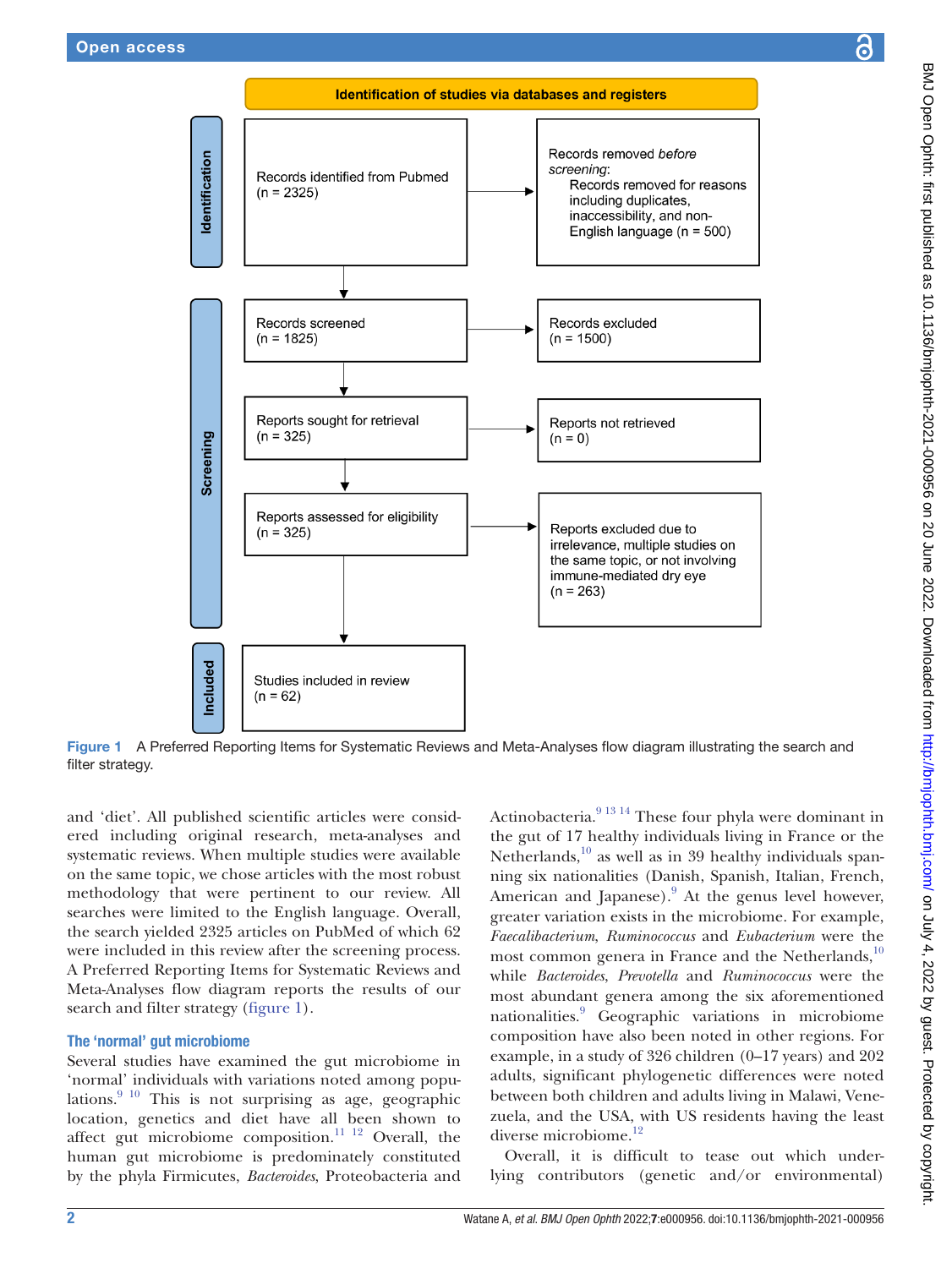most robustly contribute to geographic variability in microbiome composition. In addition to differences in geography, weather and genetics, Malawians and Venezuelans have diets dominated by maize-derived, cassava-derived and other plant-derived polysaccharides, whereas US children and adults have diets richer in readily absorbed sugars.<sup>12</sup> In fact, studies have shown that diet alone can influence microbiome composition. One study investigated the effect of a lacto-ovo-vegetarian diet for 3 months on the gut microbiome of 15 healthy individuals who were omnivorous previously. After 3 months of the lacto-ovo-vegetarian diet, the abundance of *Alistipes* was reduced, while an increased abundance of *Roseburia inulinivorans*, *Ruminococcus lactis*, *Lactobacillus plantarum* and *Streptococcus thermophiles* was noted[.15](#page-8-10) This study suggests that even short-term dietary changes may modify the gut microbiome.

Age and genetics also affect microbiome composition. In one study, the gut microbiome of 12 unrelated children and 1 fraternal twin pair was regularly sampled during their first year of life. From the first stool produced after birth through approximately 6 months, significant microbiome variability existed between the children. However, from approximately 6 months to 1year, their microbiomes migrated toward a similar 'adult-like' composition with a predominance of Firmicutes and *Bacteroidetes*. [11](#page-8-7) Interestingly, the twin pair harboured a more similar microbiome compared with the other infants. More support for the impact of genetics and diet on microbiome composition comes from a Canadian study that examined 173 white and 182 South Asian 1-year-old infants whose mothers all lived in Canada for an average of 8years. South Asian mothers were more likely to be vegetarian compared with white mothers. South Asian infants were found to have an increased abundance of *Bifidobacterium*, *Atopobium*, *Streptococcus* and *Enterococcus* and a decreased abundance of Firmicutes compared with white infants. This study suggests that the gut microbiome composition of infants may be influenced by genetics and both the infants' and mothers' diet.<sup>16</sup> Collectively, these studies highlight that various factors may affect the gut microbiome and that there is variation with respect to what constitutes a 'normal' microbiome.

# The gut microbiome influences immune function

The gut microbiome influences immune system development and function. For example, among Swiss-Webster mice that were 3–6 months of age, germ-free mice had lower numbers of immunologically competent cells in the lymphoid tissue of the mesenteric, submaxillary, axillary and popliteal lymph nodes compared with conventionally house mice. $17$  Furthermore, germ-free mice were more susceptible to infection by bacteria, $18$  including *Listeria monocytogenes*, [19](#page-8-14) *Salmonella enterica*, [20](#page-8-15) *Klebsiella pneumoniae*<sup>[21](#page-8-16)</sup> and fungus (*Cryptococcus*).<sup>22</sup> Interestingly, mice were not only susceptible to systemic infection but also to infections at peripheral sites, such as an increased susceptibility to *Pseudomonas aeruginosa* keratitis.<sup>23</sup> Fortunately,

the noted immune abnormalities and their functional consequences were overcome when the gut microbiome was restored by faecal transplant from healthy mice, including normalised proportions of T-helper-17 (Th17) and T-regulatory (Treg) cells. $24$  This suggests that the microbiome is critical in maintaining normal levels of various immune mediators, such as plasma cells, Th17 and Treg, which are important for protection against infections at multiple sites.

Via its effect on Th17 (proinflammatory) and Treg (antiinflammatory) cell regulation, the gut microbiome can also impact inflammation in multiple compartments. $25\,26$ For example, some *Clostridia* species can stimulate Th17 expansion in intestinal and extraintestinal sites (proinflammatory), while other *Clostridia* species produce short chain fatty acids (SCFA) that support Treg proliferation (anti-inflammatory). Similarly, some *Bacteroides* species express molecules such as polysaccharide A (PSA) which mediates the conversion of CD4+ T cells into Treg cells and suppresses the Th17 inflammatory response, thus permitting the colonisation of *Bacteroides fragilis*. [27 28](#page-9-0) In fact, oral administration of PSA was found to both prevent and improve experimental colitis in mice, $^{29}$  $^{29}$  $^{29}$  highlighting the important role of *B. fragilis* in the gut as a facilitator of Treg differentiation which induces mucosal tolerance.<sup>27</sup> Overall, the gut microbiome is essential for the development of a healthy gut immune system that protects against infection with pathogenic micro-organisms while dampening excessive proinflammatory T-cell responses.

# Gut dysbiosis and autoimmune disease

Alterations in the gut microbiome, also known as gut dysbiosis, have been linked to a variety of diseases. However, different autoimmune diseases have different microbiome signatures.

For example, in one study, 50 individuals with RA were found to have decreased gut microbial diversity, including a lower abundance of common commensals such as *Bifidobacteria* and *Bacteroidetes* compared with 51 individuals with fibromyalgia (FM). Of note, individuals with FM were chosen as controls because while FM is a non-inflammatory condition, individuals with RA and FM often receive overlapping medications, such as non-steroidal anti-inflammatory drugs and have similar age and sex distributions.<sup>[8](#page-8-21)</sup> Another study involving 44 individuals with new-onset untreated RA found an increased abundance of *Prevotella copri* compared with 26 individuals with chronic-treated RA and 28 healthy individuals.[30](#page-9-2) Interestingly, the abundance of *P. copri* did not significantly differ in treated RA compared with healthy individuals, which suggests a two-way connection between the microbiome and inflammatory states in which treating the underlying disease may alter the gut microbiome composition. Beyond its presence, *P. copri* has also been demonstrated to have immune relevance in RA. Notably, in 17 of the 40 individuals with RA, a specific protein of *P. copri* was shown to stimulate effector T-cell responses.<sup>31</sup> Moreover, in the same study, 41 of the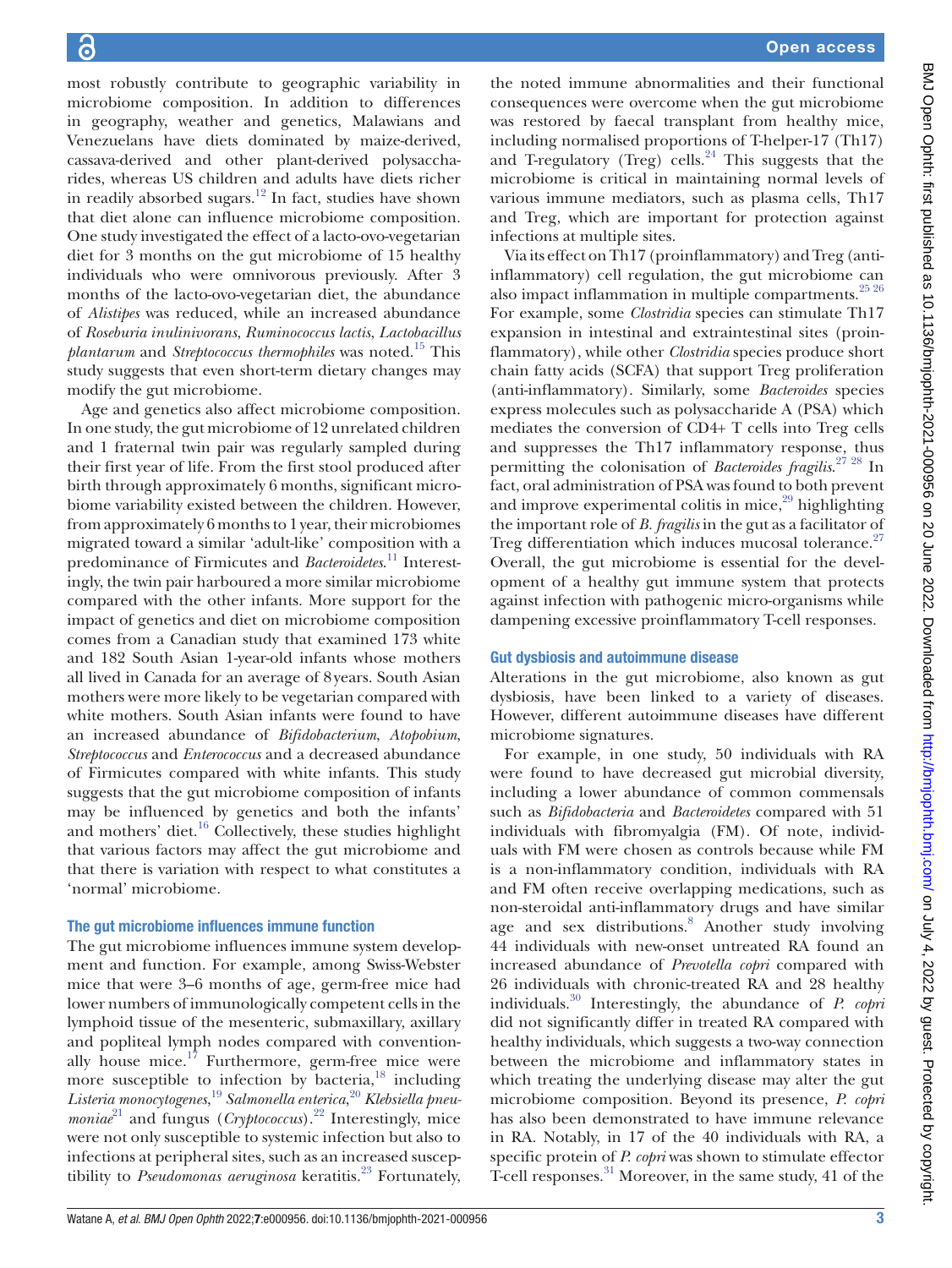127 individuals with RA demonstrated IgG or IgA antibody reactivity with *P. copri*, however this finding was rare in individuals with other types of arthritis. $31$  These data suggest that gut dysbiosis may contribute to manifestations of immune-mediated diseases.

Outside of RA, individuals with other autoimmune diseases, including ones associated with ocular inflammation (ie, uveitis) and/or immune-mediated dry eye, have been found to have different microbiome signatures, however, with inconsistencies noted across the literature. For example, in 49 individuals with spondylarthrosis, a significant increase in *Ruminococcus gnavus* abundance was demonstrated as compared with 17 individuals with RA and 18 healthy controls.<sup>32</sup> However, in a study involving 103 individuals with ankylosing spondylitis compared with 104 healthy controls, a decreased abundance of *Ruminococcus* was demonstrated along with an increased abundance of the families Veillonellaceae and Lachnospiraceae.<sup>6</sup> In 22 individuals with Behcet's, a significant depletion in the genera *Roseburia* and *Subdoligranulum*, two *Clostridium* clusters, was found when compared with 16 healthy controls.<sup>[7](#page-8-22)</sup> Yet in another study involving nine individuals with Behcet's, the abundance of *Bacteroides uniformis* was significantly higher than in 9 healthy controls, but the significant bacterial differ-ences found in the first study were not demonstrated.<sup>[33](#page-9-5)</sup> Finally, in a study involving 35 individuals who underwent allogeneic haematopoietic stem cell transplantation, patients microbiomes were sampled at the time of acute (aGVHD) onset and compared with 35 post-transplant individuals without GVHD. Interestingly, specific microbiome signatures were associated with gastrointestinal aGVHD severity. Specifically, negative correlations were noted between aGVHD severity and abundance of the anaerobic bacteria Lachnospiraceae and Ruminococcaceae. [34](#page-9-6) Overall, many factors may explain the noted inconsistencies between studies including differences in the studied populations (eg, genetics, diet, geography, control comparison group) and methodologic variability in profiling microbiome composition. For example, the two Behcet's studies were conducted in different geographic locations, that is, Italy<sup>7</sup> and Japan, $^{33}$  making comparisons between studies challenging due to the potential for confounding variables.

Overall, gut dysbiosis has been described in several autoimmune diseases include including RA, spondylarthrosis and Behcet's, however with differences in microbiome composition between studies, even within the same disease.<sup>78 32 35</sup>

## The gut microbiome in Sjögren's syndrome

Sjögren's is a chronic autoimmune disease characterised by oral and ocular dryness. It affects 0.5%–4% of the population, including more than 2million Americans living with the disease.<sup>36</sup> Gut dysbiosis has also been found in Sjögren's, both in mouse models and humans.

In mice, the gut microbiome has been found to drive ocular manifestations of dry eye, including corneal

staining and T-cell profiles. In one study, mice received desiccating stress to the ocular surface through the use of a fan with or without scopolamine, a medication that reduces tear production. Desiccating stress alone altered the gut microbiome, with an increase in Proteobacteria, as compared with non-stressed mice. When mice received oral antibiotics with a desiccating stress, a greater change to the gut microbiome was noted, with reductions in the phyla *Bacteroidetes* and Firmicutes and an increase in Proteobacteria beyond that which occurred with desiccating stress alone. In addition to these microbiome changes, a more severe dry eye phenotype was observed, with more severe corneal staining compared with controls. $35$  This demonstrates the role of the gut microbiome in dampening stress-induced ocular surface inflammation.

The gut microbiome also impacts disease phenotype in an immune-mediated dry eye animal model. Specifically, CD25 knockout (KO) mice develop dry eye along with other manifestations of Sjögren's syndrome. Germ-free CD25KO mice were found to have a worse dry eye phenotype when compared with CD25KO conventionally housed mice, including increased lacrimal gland inflammation, glandular destruction and interferon-gamma (IFN-γ) producing T-cell infiltration in the lacrimal gland.<sup>37</sup> Interestingly, improving the gut microbiome in germfree CD25KO mice through faecal transfer improved dry eye phenotype, with improved corneal barrier function, increased goblet cell density and decreased lymphocytic infiltration, CD4+IFN-γ cell number and expression of IFN-γ.

Furthermore, the interface between the microbiome and the immune system has been examined in experimental models. In one experiment, immunodeficient mice received T cells from either (a) germ-free CD25KO mice, (b) germ-free CD25KO that received a faecal transplant from healthy conventionally housed mice or (c) conventionally housed mice. The latter two groups had less severe dry eye signs (less corneal barrier disruption, less T-cell infiltration into the lacrimal gland, greater goblet cell density and decreased frequency of pathogenic CD4+IFN- $\gamma$  cells) compared with the former group.<sup>38</sup> This suggests that the gut microbiome influences the pathogenicity of CD4+ T cells, with CD4+ T cells being more pathogenic in mice that lack a gut microbiome.

Overall, these studies demonstrate that gut microbiome composition can modulate dry eye disease severity induced from internal or external stressors in mice. The gut microbiome also impacts the pathogenicity of immune cells, which when transferred may independently transmit disease. However, it is understood that mice models do not fully recapitulate the dry eye disease noted in humans. As such, human studies examining these questions are vital.

Gut dysbiosis has also been identified in humans with Sjögren's, however similar to other autoimmune diseases, inconsistencies have been found across literature. One study compared 10 individuals with Sjögren's living in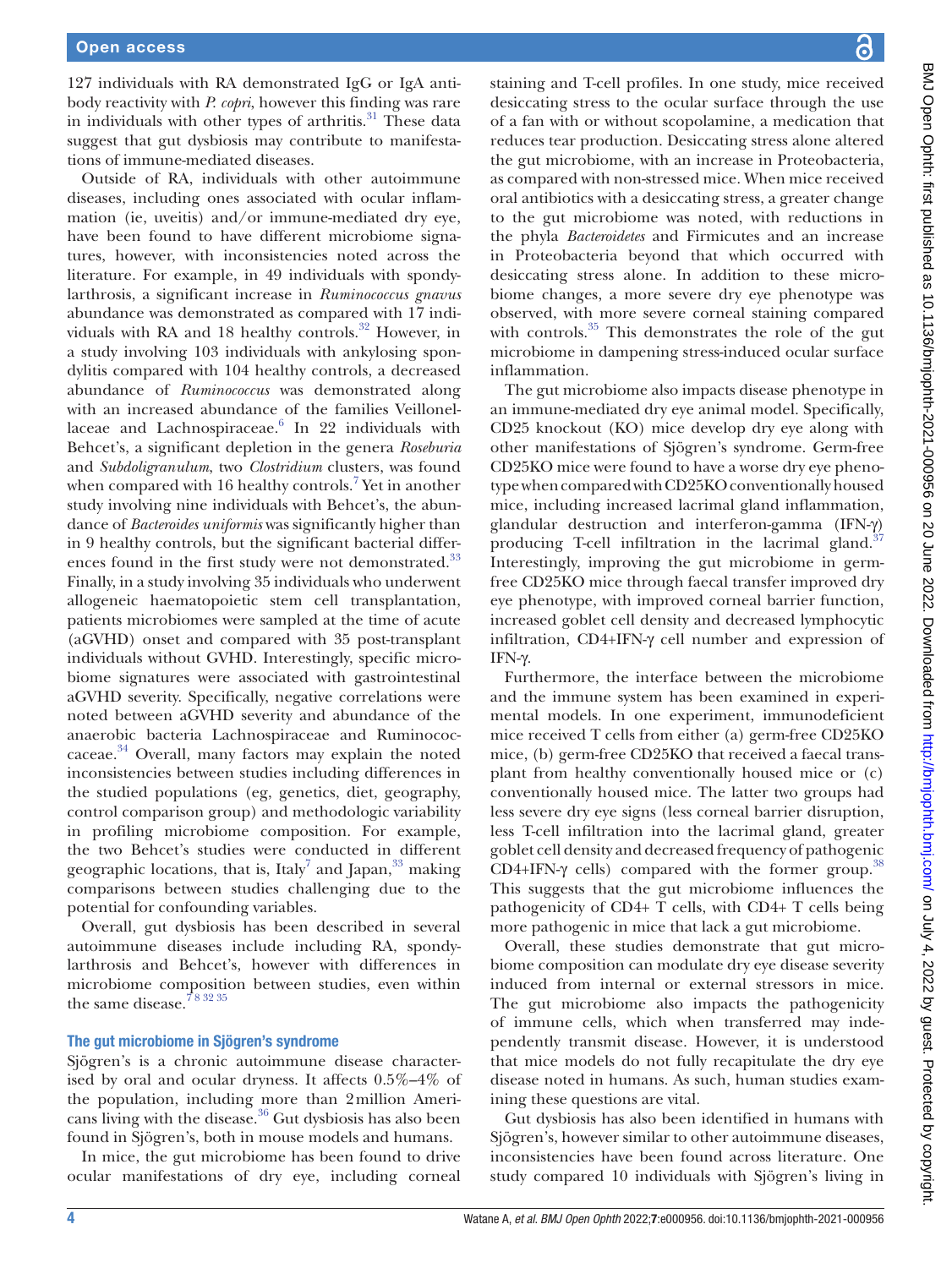Texas to 10 healthy controls selected from the Human Microbiome Project who were also from Texas. Individuals with Sjögren's had a greater relative abundance of *Pseudobutyrivibrio*, *Escherichia*/*Shigella* and *Streptococcus* and reduced relative abundances of *Bacteroides*, *Parabacteroides*, *Faecalibacterium* and *Prevotella*. Moreover, an inverse relationship was found between microbiome diversity and disease severity.[35](#page-9-8) Another study examined 10 individuals with Sjögren's dry eye (SDE), 14 individuals with evaporative dry eye (dry eye symptoms and tear break up time (TBUT)<10s) and 12 healthy volunteers in Seoul, South Korea. Overall, individuals with SDE demonstrated decreased genera of *Blautia*, *Dorea* and *Agathobacter* compared with controls and increased genera of *Prevotella*, *Odoribacter* and *Alistipes* compared with the evaporative dry eye group. Additionally, National Eye Institute (NEI) Score was positively related to *Bacteroidetes* (R<sup>2</sup> =0.12, p=0.04) and negatively related to *Bifidobacterium*  $(R<sup>2</sup>=-0.12, p=0.04)$ . Tear secretion was positively related to Actinobacteria ( $R^2$ =0.33, p<0.001) and *Bifidobacterium*  $(R<sup>2</sup>=0.26, p=0.001)$ . TBUT was positively related to Actinobacteria ( $\mathbb{R}^2$ =0.53, p<0.001) and *Bifidobacterium* ( $\mathbb{R}^2$ =0.40, p<0.001) and negatively related to *Bacteroidetes* (R<sup>2</sup>=−0.15, p=0.02). Interestingly, after adjustment for confounders, multivariate linear regression analysis revealed that tear secretion was related to *Prevotella* (β=0.26, p=0.03) and TBUT was related to both *Prevotella* (β=0.25, p=0.04) and Actinobacteria (β=0.66, p=0.001).<sup>39</sup>

Our group has also investigated microbiome signatures in immune-mediated dry eye. In one study, gut microbiome signatures were compared between 13 individuals with SDE, 8 individuals with dry eye symptoms and features of Sjögren's but who did not meet full criteria (non-Sjögren's dry eye (NDE); ≥1 early Sjögren's marker positivity, aqueous tear deficiency or a comorbid autoimmune disease) living in South Florida and 21 healthy individuals whose stool samples were provided by the stool bank OpenBiome. On a phylum level, all subjects with dry eye had a depletion of Firmicutes and an expansion of Proteobacteria, Actinobacteria and *Bacteroidetes* compared with controls. Interestingly, the phylogenetic diversity was increased when comparing individuals with SDE compared with controls, independent of age or comorbid autoimmune diseases. Furthermore, across the spectrum from controls to NDE to SDE, there was a decrease in genera *Faecalibacterium* and *Veillonella*, classes Ruminococcaceae and Lachnospiraceae and orders Clostridiales and *Bacteroides*. There was also an increase in genera *Megasphaera*, *Parabacteroides* and *Prevotella*. Finally, changes in certain classes of bacteria were associated with dry eye symptoms (dry eye questionnaire (DEQ) 5 and ocular surface disease index (OSDI) scores) and signs (ocular surface inflammation, corneal staining and tear production) when adjusting for age, gender, ethnicity and race.<sup>40</sup>

In a follow-up study, 10 individuals with immunemediated dry eye living in South Florida, 5 of whom met full Sjögren's criteria, were compared with a single

healthy control sampled 12 times (OpenBiome). Similar to our first study, individuals with dry eye had a greater phylogenetic diversity and a decreased abundance of the genera *Faecalibacterium* and *Ruminococcus*. Unlike the prior study however, a decreased abundance of *Prevotella* was observed in cases compared with the control.<sup>[41](#page-9-13)</sup>

Examining these four studies, both consistencies and discrepancies emerge between studies. Two studies found increased abundances of *Blautia* and *Streptococcus* and reduced abundances of *Faecalibacterium* and *Prevotella* in individuals with dry eye compared with controls.[35 41](#page-9-8) However, one study found a decreased abundance of *Blautia* and an increased abundance of *Prevotella*. [39](#page-9-11) The differences in microbiome compositions among studies may be due to several factors, including the aforementioned population-based differences, variations in processing and analytical techniques for microbiome analysis or comorbid diseases. Further studies are needed that characterise the microbiome in Sjögren's and examine potential confounders.

# The impact of the gut microbiome on inflammatory cells and markers on immune-mediated dry eye and Sjögren's

The association between the gut microbiome and T-cell profiles in immune-mediated dry eye and Sjögren's has been explored in a few studies ([figure](#page-5-0) 2). As mentioned previously, germ-free CD25KO mice were found to have a worse dry eye phenotype when compared with CD25KO conventionally housed mice. $37$  This suggests that gut dysbiosis contributes to increased lymphocyte-associated inflammation. Furthermore, in our study of individuals with immune-mediated dry eye, we demonstrated relationships between various dry eye metrics and T-cell profiles in blood. Dry eye symptom severity was positively related to both effector T cells (Th1: r=0.76, p=0.01; Th17: r=0.83, p*=*0.003) and regulatory T cells (CD25: r=0.66, p=0.04; FoxP3:  $r=0.68$ ,  $p=0.03$ ) frequencies.<sup>41</sup> Positive associations were noted between corneal staining and effector T cells (Th1: r=0.48, p=0.19; Th17: r=0.47, p=0.21), while negative associations were identified between corneal staining and regulatory T cells (CD25: r=−0.66, p=0.06; FoxP3: r=−0.54, p=0.13). Although these latter relationships were not statistically significant potentially due to an underpowered analysis of only 10 individuals, these findings may suggest the severity of corneal staining is positively associated with effector T-cell populations and inversely associated with regulatory T-cell populations.<sup>41</sup>

Relationships between soluble inflammatory markers and microbiome composition have also been examined in a Spanish study that included 19 individuals with Sjögren's and 19 age-matched, sex-matched and body mass index-matched healthy controls.<sup>[42](#page-9-14)</sup> In patients with Sjögren's, the proinflammatory cytokines interleukin-17 (IL-17) and tumor necrosis factor (TNF)-α were negatively associated with serum levels of *Bifidobacterium* ( $R^2 = 0.742$ , B = -1.289, p < 0.001 and  $R^2 = 0.697$ , B=−0.580, p<0.001, respectively), while IL-17 was positively associated with *Ruminococcus* (R<sup>2</sup>=0.742, B=-0.815,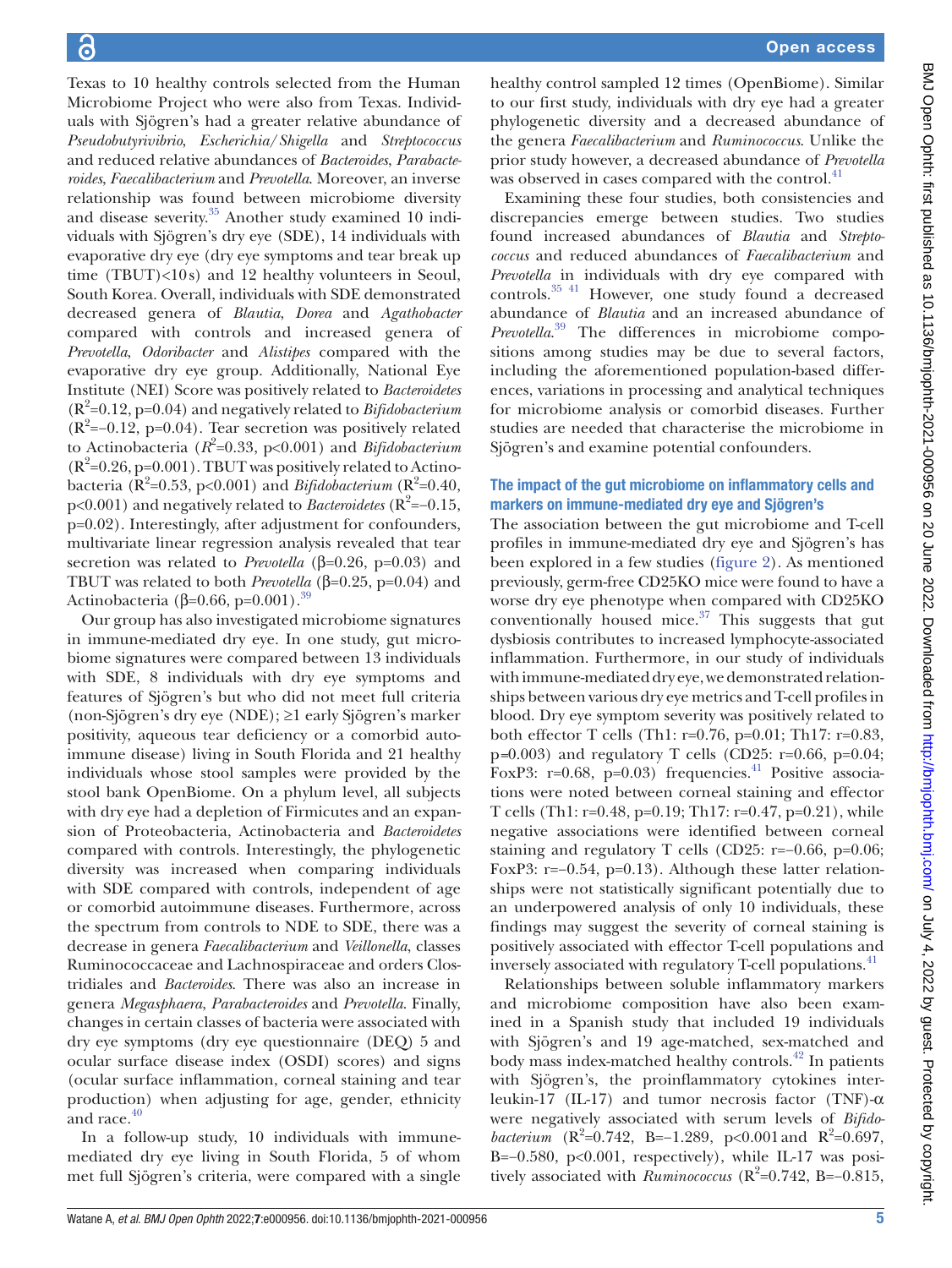

Figure 2 Reported relationships between gut bacteria, immune markers, and signs of dry eye disease.

p<0.001). IL-12 was negatively associated with *Lachnospira* (R<sup>2</sup>=0.897, B=−0.601, p<0.001), *Roseburia* (R<sup>2</sup>=0.897,  $\dot{B} = -0.641$ , p<0.001) and *Bifidobacterium* ( $R^2 = 0.897$ , B=−0.715, p<0.001) and positively associated with *Enterobacter* ( $R^2 = 0.897$ , B=0.562, p<0.001). IL-6 was negatively associated with *Blautia* ( $R^2$ =0.835, B=−0.132, p=0.022) and *Roseburia* ( $R^2 = 0.835$ , B = -0.785, p=0.001) and positively with *Escherichia coli* ( $R^2$ =0.835, B=0.678, p<0.001). This same pattern was not noted in healthy controls. Specifically, a significant negative association was only noted between the proinflammatory cytokines IL-6 and TNF- $\alpha$  and *Parabacteroides distasonis* ( $R^2$ =0.948, B=1.139, p<0.001 and  $R^2=0.570$ , B=0.570, p=0.011, respectively). Interestingly, both individuals with Sjögren's and healthy controls shared the same anti-inflammatory cytokine associations. In both groups, the anti-inflammatory cytokine IL-10 was positively associated with *Faecalibacterium prausnitzii* ( $R^2 = 0.325$ , B=0.570, p=0.011;  $R^2 = 0.494$ , B=1.337, p<0.001, respectively) and *Ruminococcus*  $(R^2=0.325, B=0.259, p=0.029; R^2=0.494, B=0.259, p=0.029,$ respectively). Finally, FOXP3 mRNA expression, which is implicated in the development and function of Treg cells, was positively associated with *B. fragilis* in both individuals with Sjögren's ( $R^2 = 0.547$ , B=0.548, p=0.029) and healthy controls ( $R^2 = 0.547$ , B=0.670, p=0.016).<sup>42</sup> Collectively, these studies suggest that gut dysbiosis is associated with alterations in cellular and soluble immune profiles in immune-mediated dry eye. While larger studies across diverse populations are necessary to validate the noted correlations between bacterial composition, clinical metrics and immune profiles, the presence of such associations suggest that modulating the microbiome may serve as a therapy for immune-mediated dry eye.

# <span id="page-5-0"></span>Therapeutically targeting the microbiome

Gut microbiome manipulation, with the goal of restoring a healthy microbiome, has been examined as an approach to alter disease phenotype in autoimmune diseases. Strategies that have been explored in this regard include diet modification, probiotics, prebiotics and faecal microbial transplant (FMT) [\(table](#page-6-0) 1).

# Gut microbiome manipulation via diet

The role of diet and nutrition has been investigated as a therapy for immune-mediated dry eye. One study examined relationships between a Mediterranean diet and Sjögren's. In 82 adults diagnosed with primary Sjögren's and 51 adults who had symptoms but did not meet the criteria for Sjögren's, higher Mediterranean diet scores (calculated via a questionnaire based on the amount of certain food intake per week) were associated with a lower odds of having Sjögren's. Interestingly, the strongest inverse associations were noted with fish and vegetable consumption on multivariate analysis.[43](#page-9-15) Fish intake has also been shown to reduce the risk of other autoimmune diseases such as RA.<sup>44</sup> Although no data specifically exist on how diet affects the microbiome in individuals with immune-mediated dry eye, it is increasingly recognised that diet may have an impact on health by impacting gut microbiome composition[.45](#page-9-17)

Animal studies have also examined the role of diet in dry eye. In one study, the impact of a high-fat diet on lacrimal gland function was investigated in 4-week-old C57BL/6 mice. The results showed that mice on a high-fat diet demonstrated pathologic changes, including lower levels of tear secretion, increased inflammatory CD4+ Tcell infiltration, increased proinflammatory factors such as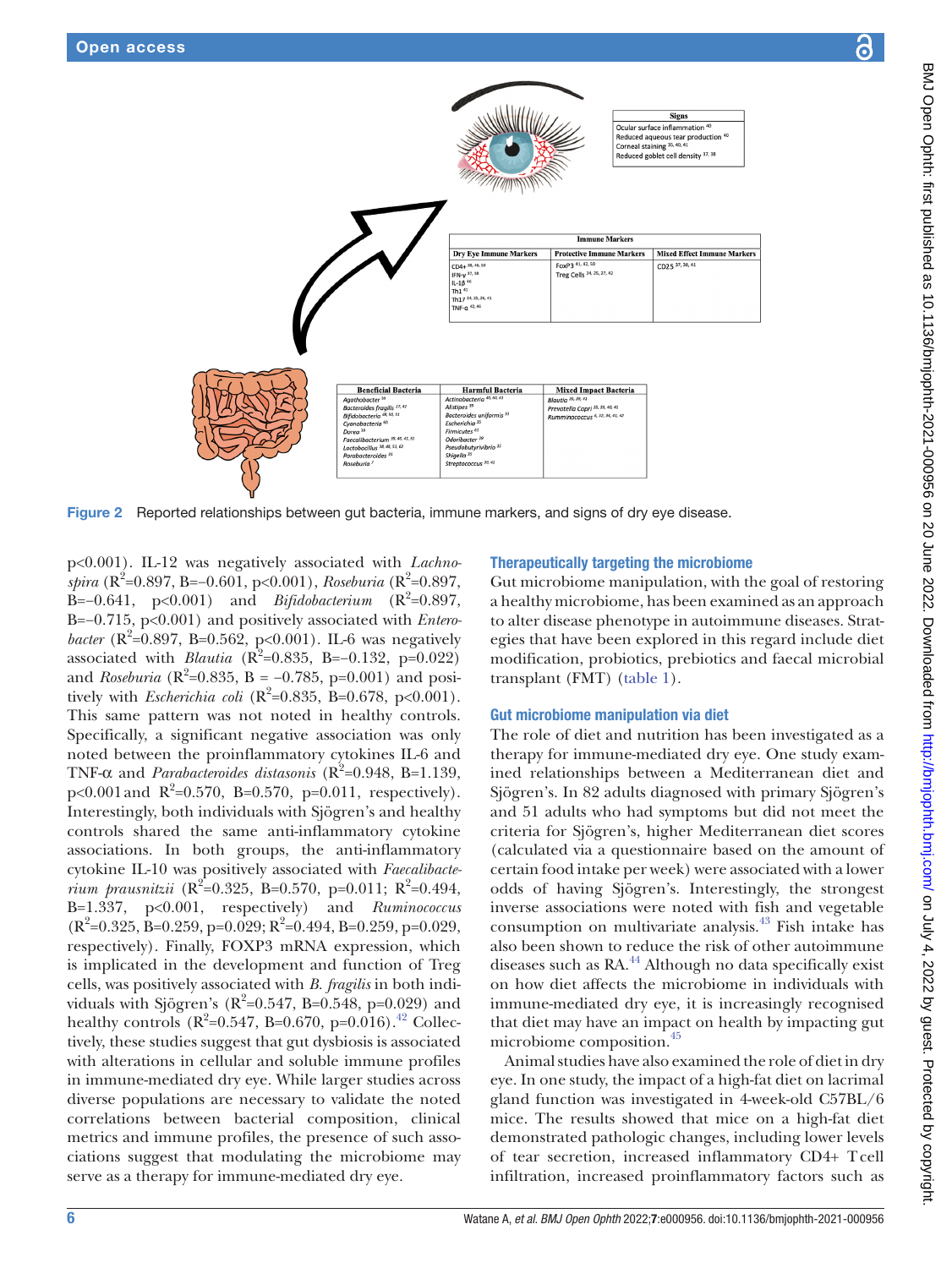<span id="page-6-0"></span>

| Table 1                                                                                                                                                                                                                           |                                                                                                                                                                                                                                                                                  |                                                                                                                                                                                                                                                                                    |
|-----------------------------------------------------------------------------------------------------------------------------------------------------------------------------------------------------------------------------------|----------------------------------------------------------------------------------------------------------------------------------------------------------------------------------------------------------------------------------------------------------------------------------|------------------------------------------------------------------------------------------------------------------------------------------------------------------------------------------------------------------------------------------------------------------------------------|
| Gut microbiome manipulation as a therapy                                                                                                                                                                                          |                                                                                                                                                                                                                                                                                  |                                                                                                                                                                                                                                                                                    |
| <b>Diet</b>                                                                                                                                                                                                                       | <b>Prebiotics and probiotics</b>                                                                                                                                                                                                                                                 | <b>Faecal microbial transplant (FMT)</b>                                                                                                                                                                                                                                           |
| Fish and vegetable consumption were<br>associated with lower odds of having<br>Sjögren's. <sup>43</sup><br>Mice on a high-fat diet had inflammatory<br>changes in the eye and decreased<br>lacrimal gland function. <sup>46</sup> | Prebiotics were associated with a<br>reduced incidence of GVHD post<br>stem cell transplant and maintained or<br>improved gut microbial diversity. <sup>47</sup><br>Probiotics were associated with<br>improved RA activity and decreased<br>inflammatory markers. <sup>48</sup> | Some patients with Sjögren's and non-<br>Sjögren's dry eye who received FMT had<br>subjectively improved dry eye symptoms. <sup>41</sup><br>FMT improved symptoms and signs of<br>patients with ulcerative colitis, metabolic<br>syndrome and multiple sclerosis. <sup>52-54</sup> |
| GVHD, graft-vs-host disease; RA, rheumatoid arthritis.                                                                                                                                                                            |                                                                                                                                                                                                                                                                                  |                                                                                                                                                                                                                                                                                    |

TNF-α and IL-1β and increased apoptosis of acinar and myoepithelial cells compared with mice with standard diets. After a standard diet was introduced to the mice previously on a high-fat diet, pathologic changes in the lacrimal gland were partially reversed, including a reduction in inflammatory cells and proinflammatory factors and an upregulation of anti-inflammatory cytokines.<sup>46</sup> These studies suggest a relationship between certain diets, disease severity and inflammatory signatures.

#### Gut microbiome manipulation via probiotics and prebiotics

Probiotics and prebiotics have also been studied as a way to improve gut microbiome composition and downstream metabolites in diseases associated with immune-mediated dry eye. One prospective clinical trial evaluated the efficacy of prebiotics in preventing symptoms and signs of acute GVHD. Prebiotic supplements that contained resistant starch, glutamine, fibre and oligosaccharides were administered daily to 43 individuals before their allogenic haematopoietic stem cell transplantation until 28 days after transplantation, while 142 individuals did not receive prebiotics before their transplantation. Overall, prebiotics reduced the incidence of acute GVHD of all grades 100 days after transplant  $(53\% \text{ vs } 73\%; \text{p=0.004}).$ In addition, individuals who received prebiotics had a reduced duration (median, 11 days vs 14 days;  $p<0.001$ ) and severity (measured by Eilers' Oral Assessment Guide) of oral mucositis, a shortened duration of diarrhoea (median, 7days vs 9days; p=0.049) and a shortened duration of opioid use (median 8days vs 10 days, p=0.013) compared with controls. Moreover, a greater frequency of individuals in the prebiotic versus control group had stable or increased microbial alpha diversity (Shannon index) at day 28 compared with baseline (increased: 20% vs 2.8%; stable, 23.3% vs 20.8%, decreased, 57.7% vs 76.4%; p=0.004).<sup>[47](#page-9-19)</sup>

Probiotics have also been studied with respect to RA, a disease often comorbid with secondary Sjögren's. In a double-masked study of 60 individuals with RA, half received probiotic capsules containing *Lactobacillus acidophilus, Lactobacillus casei* and *Bifidobacterium bifidum,* whereas the other half received a cellulose-filled placebo capsule. After 8 weeks of daily intervention, probiotic supplementation significantly improved RA disease

activity scores and decreased the inflammatory marker high-sensitivity C-reactivity protein concentrations.<sup>48</sup>

In addition, the effects of prebiotics and probiotics on dry eye have been evaluated in animal models. One study found that mice with acute GVHD had significantly reduced levels of the SCFA butyrate in their intestinal epithelial cells compared with controls. $49$  Replenishing butyrate levels either through direct administration of butyrate as a prebiotic or by supplying butyrate-producing *Clostridia* strains as a probiotic significantly improved intestinal epithelial cell junctional integrity, decreased their apoptosis and reduced acute GVHD severity in mice. Unfortunately, dry eye parameters were not specifically reported in this study. $49$ 

The disease modifying effects of prebiotics and probiotics may be due to their anti-inflammatory properties. In one randomised double-blinded study in Ireland, 27 healthy volunteers who received prebiotics containing *Bifidobacterium infantis* were compared with 12 healthy volunteers who received a placebo. The prebiotics group demonstrated an increased IL-10, an anti-inflammatory cytokine and increased numbers of Foxp3+CD4+T cells, important players in mucosal immune tolerance, in peripheral blood[.50](#page-9-22) This study suggests that *B. infantis* leads to immunoregulatory responses, highlighting its potential benefit individuals with inflammatory disease. These findings may translate to individuals with immunemediated dry eye, however studies on the effects of prebiotics and probiotics on individuals with immunemediated or SDE have yet to be reported.

## Gut microbiome manipulation via FMT

FMT is the process of transferring intestinal microbiome from a healthy donor to a patient with the goal of replacing an abnormal gut microbiome with a stable and healthy one. Despite the technical difficulties, FMT has been explored as a therapy for autoimmune diseases associated with immune-mediated dry eye. For example, in an open-label study, one or two doses of FMT (from healthy spouses or relatives) were delivered by enema to four individuals with GVHD after stem cell transplantation. One month after FMT, improved gastrointestinal symptoms including defecation consistency and frequency were noted. This correlated with an increase in beneficial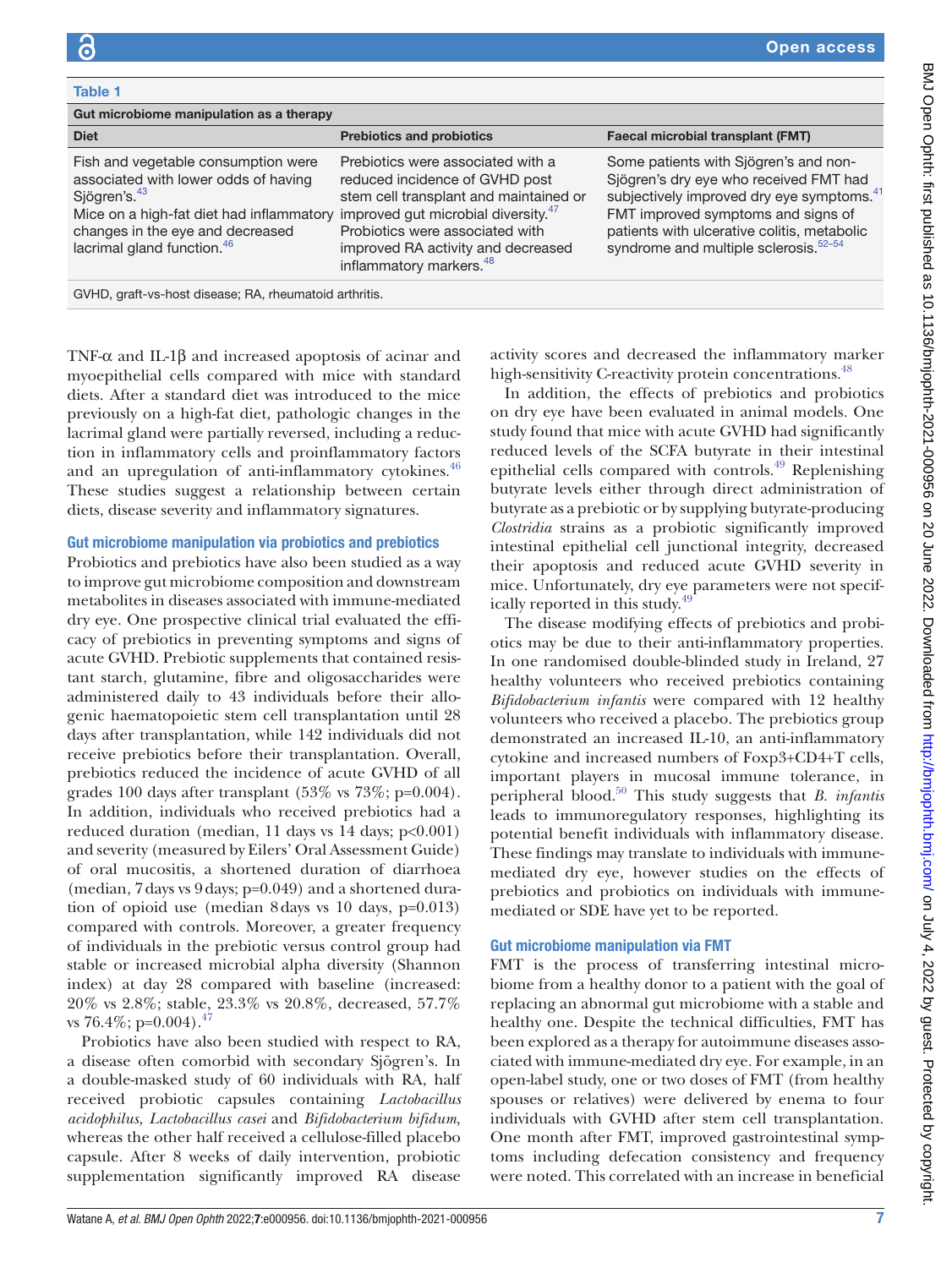bacteria including *Lactobacillus*, *Bacteroides*, *Bifidobacterium* and *Faecalibacterium*. [51](#page-9-24) However, no data were given on FMT's effect on dry eye in this publication.

In a study by our group, the safety and efficacy of FMT in 10 individuals with immune-mediated dry eye, 5 of whom met full Sjögren's criteria and 5 of whom had early markers of Sjögren's, were investigated. After recipients received two FMTs via enema, 1week apart, from one healthy donor (OpenBiome), eight of the ten microbiomes migrated towards the donor microbiome. By the 3-month follow-up however, most individuals regressed back to their native microbiome. Notably, certain phyla, classes and genera abundances remained more similar to the donor profile as compared with the recipients' baseline profiles out to 3months. Ultimately, no adverse effects were identified with the use of FMT, and half of the study cohort (four of the five individuals who met Sjögren's criteria) subjectively reported improved gastrointestinal and dry eye symptoms at last follow-up. Despite this, overall, dry eye symptoms and signs were statistically unchanged with therapy.<sup>[41](#page-9-13)</sup>

FMT has also been investigated in other autoimmune diseases, including ulcerative colitis, multiple sclerosis and idiopathic thrombocytopenic purpura. In a randomised control trial, 75 individuals with ulcerative colitis received six weekly FMTs from healthy donors or placebo. The remission frequency at 7 weeks (24% vs 5%) was significantly higher in the FMT versus placebo groups. $52$  FMT has also been examined in individuals with metabolic syndrome, in a study that highlighted the importance of donor characteristics in influencing FMT's effect. In a double-masked study of 18 obese individuals (body mass index> $30 \text{ kg/m}^2$  or waist circumference> $102 \text{ cm}$ with fasting plasma glucose level>5.6mmol/L), subjects were randomised to allogenic (from lean male donors) or autologous (from own collected faeces) FMT via a gastroduodenal tube. Increased sensitivity to insulin was noted in recipients 6weeks after a single dose of FMT from lean donors but not after autologous transplant.<sup>53</sup> Furthermore, FMT has been explored as a treatment for autoimmune neurological conditions. In an open-label study of three individuals with multiple sclerosis and constipation, daily FMT infusions (route not reported) for 1–2 weeks resulted in an objective improvement in neurological symptoms, including regaining the ability to walk, decreased paresthesia and improved energy levels.<sup>54</sup> With FMT being successful in other autoimmune conditions, gut microbiome manipulation via FMT remains a potential future therapy for immune-mediated dry eye, with the most effective route and frequency still yet to be determined.

## The role of the OSM in immune-mediated dry eye

The OSM may also have a role in immune-mediated dry eye. Of note, the OSM is paucibacterial compared with the gut, with 0.06 bacteria per human conjunctival cell compared with the gut which has 10 bacterial cells for every one human cell.<sup>55 56</sup> The composition of the OSM

BMJ Open Ophth: first published as 10.1136/bmjophth-2021-000956 on 20 June 2022. Downloaded from http://bmjophth.bmj.com/ on July 4, 2022 by guest. Protected by copyright BMJ Open Ophth: first published as 10.1136/bmjophth-2021-000956 on 20 June 2022. Downloaded from <http://bmjophth.bmj.com/> Aniy 4, 2022 by guest. Protected by copyright.

also differs from the gut microbiome, with Proteobacteria dominating on the ocular surface as opposed to Firmicutes in the gut.<sup>5758</sup>

Studies have examined the inferior conjunctival OSM in dry eye in varying populations using 16S rDNA sequencing, with discrepant results. One study examined the OSM in 15 individuals with SDE versus eight healthy controls living in Texas. Individuals with Sjögren's were not observed to have any significant differences with regards to microbiome composition, richness or structure.<sup>35</sup> However, findings across the literature have not been uniform, with several studies reporting OSM diversity and compositional differences in individuals with dry eye. One study conducted in Beijing, China, examined 23 individuals with SDE, 36 patients with NDE and 39 healthy controls. Unlike the Texas study, individuals with Sjögren's had a significantly decreased alpha diversity compared with controls and NDE, as well as significant compositional differences (beta diversity) between the three groups. Most pronounced differences included a significantly increased relative abundance of Actinobacteria in the SDE group compared with both the NDE group and controls and a significantly decreased Cyanobacteria and *Bacteroides* abundance in the SDE group compared with controls.<sup>59</sup> Similarly, in a South Korean study that examined the OSM in 48 individuals with primary Sjögren's compared with 72 subjects with NDE, a significantly reduced alpha diversity was noted in the Sjögren's group compared with NDE. On the other hand, significant compositional differences were not identified between the groups.<sup>[60](#page-9-30)</sup> Overall, while reductions in alpha diversity were noted in the Sjögren's versus other groups in the two Asian studies, beta diversity findings were not uniform.

Studies have also reported OSM differences in immune-mediated dry eye not limited to Sjögren's. One study in Shaanxi, China, divided individuals with dry eye (OSDI≥13 and Schirmer's≤5) into groups by the presence  $(n=38)$  or absence  $(n=49)$  of an autoimmune disease (including systemic lupus erythematosus, RA, Sjögren's, systemic sclerosis, Graves). Unlike the Asian studies, individuals with autoimmune disease had a similar alpha diversity but significant compositional differences compared with those without an autoimmune disease, most notably increased relative abundances of *Actinobacteria,* Firmicutes and *Bacteroides* and a significantly decreased relative abundance of Proteobacteria.<sup>[61](#page-9-31)</sup>

Taken together, differences in OSM composition have been described in individuals with immune-mediated dry eye compared with non-immune dry eye subtypes and controls, however with discrepancies between studies regarding alpha diversity and compositional differences. As with gut microbiome composition, potential confounders such as population-based differences (geography, diet, demographics, comorbid diseases) may explain the divergent findings across studies. While larger studies across diverse populations needed, the OSM may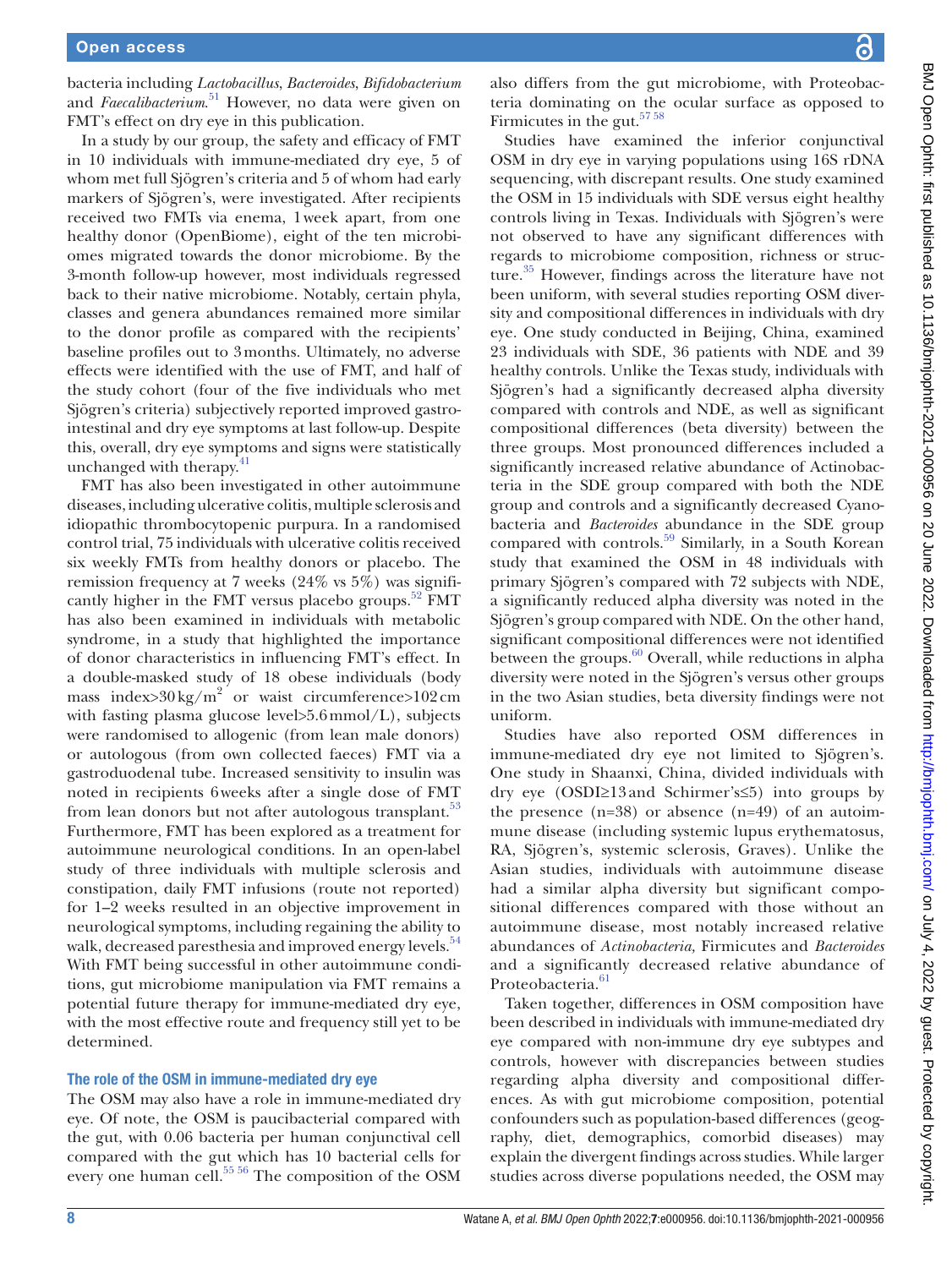also be a therapeutic target for immune-mediated dry eye through microbial modulation.

## OSM manipulation in immune-mediated dry eye

Modulating the OSM may be a potential therapy in dry eye; however, research exploring this concept is sparse. One study evaluated the efficacy of Lactobacillus eye drops on symptoms (itching, photophobia, burning, tearing) and signs (conjunctival hyperemia, chemosis, secretion, Trantas dots, superficial punctuate keratitis) in individuals with vernal keratoconjunctivitis. In an open label study in Italy, seven patients were treated Lactobacillus eye drops four times per day for 4weeks in both eyes. After 4 weeks of treatment, a significant improvement in symptoms and signs was reported in six patients, most notably in symptoms of photophobia, itching, tearing and signs of conjunctival hyperemia and chemosis.<sup>6</sup> While these results are promising, it is unknown if these findings will translate into beneficial effects in immunemediated dry eye. As such, further studies are needed.

#### **CONCLUSION**

Overall, the studies above highlight complex interactions between microbiomes, the immune system and immunemediated dry eye. A balance between proinflammatory and anti-inflammatory bacterial species is important for immune system development and function, to protect the body locally and systemically from infection and to appropriately dampen inflammatory response. Several studies have found gut microbiome alterations in autoimmune diseases associated with immune-mediated dry eye, and as a result, the gut microbiome has emerged as a potential therapeutic target to mitigate symptoms and signs of immune-mediated dry eye via dietary manipulation, prebiotics and probiotics and FMT. However, as there is not one apparent microbial signature in immunemediated dry eye, it is not clear which therapy is optimal in which individual. Furthermore, the role of the OSM in immune-mediated dry eye is less well understood and as such, is an important avenue for future studies.

Contributors All authors have contributed to the idea, literature review, writing, editing and review of the manuscript.

Funding This study was supported by the Sjögren's Foundation, the University of Miami Interdisciplinary Team Science Award (UM SIP 2018-2R), the Department of Veterans Affairs, Veterans Health Administration, Office of Research and Development, Clinical Sciences R&D I01 CX002015 (AG) and Biomedical Laboratory R&D Service I01 BX004893 (AG), Department of Defense Gulf War Illness Research Program W81XWH-20-1-0579 (AG) and Vision Research Program W81XWH-20-1-0820 (AG), National Eye Institute R01EY026174 (AG) and R61EY032468 (AG), NIH Center Core Grant P30EY014801 (institutional) and Research to Prevent Blindness Unrestricted Grant (institutional).

Competing interests None declared.

Patient consent for publication Not applicable.

Ethics approval Not applicable.

Provenance and peer review Commissioned; externally peer reviewed.

Open access This is an open access article distributed in accordance with the Creative Commons Attribution Non Commercial (CC BY-NC 4.0) license, which permits others to distribute, remix, adapt, build upon this work non-commercially, and license their derivative works on different terms, provided the original work is properly cited, appropriate credit is given, any changes made indicated, and the use is non-commercial. See:<http://creativecommons.org/licenses/by-nc/4.0/>.

## ORCID iDs

Arjun Watane<http://orcid.org/0000-0003-2104-9949> Anat Galor <http://orcid.org/0000-0002-3026-6155>

#### **REFERENCES**

- <span id="page-8-0"></span>1 Flint HJ, Scott KP, Duncan SH, *et al*. Microbial degradation of complex carbohydrates in the gut. *[Gut Microbes](http://dx.doi.org/10.4161/gmic.19897)* 2012;3:289–306.
- <span id="page-8-1"></span>2 LeBlanc JG, Milani C, de Giori GS, *et al*. Bacteria as vitamin suppliers to their host: a gut microbiota perspective. *[Curr Opin](http://dx.doi.org/10.1016/j.copbio.2012.08.005)  [Biotechnol](http://dx.doi.org/10.1016/j.copbio.2012.08.005)* 2013;24:160–8.
- <span id="page-8-2"></span>3 Bemark M, Angeletti D. Know your enemy or find your friend?-Induction of IgA at mucosal surfaces. *[Immunol Rev](http://dx.doi.org/10.1111/imr.13014)* 2021;303:83–102.
- <span id="page-8-3"></span>4 Moon C, Baldridge MT, Wallace MA, *et al*. Vertically transmitted faecal IgA levels determine extra-chromosomal phenotypic variation. *[Nature](http://dx.doi.org/10.1038/nature14139)* 2015;521:90–3.
- <span id="page-8-4"></span>5 Ng KM, Ferreyra JA, Higginbottom SK, *et al*. Microbiota-liberated host sugars facilitate post-antibiotic expansion of enteric pathogens. *[Nature](http://dx.doi.org/10.1038/nature12503)* 2013;502:96–9.
- <span id="page-8-5"></span>6 Zhang L, Han R, Zhang X, *et al*. Fecal microbiota in patients with ankylosing spondylitis: correlation with dietary factors and disease activity. *[Clin Chim Acta](http://dx.doi.org/10.1016/j.cca.2019.07.038)* 2019;497:189–96.
- <span id="page-8-22"></span>7 Consolandi C, Turroni S, Emmi G, *et al*. Behçet's syndrome patients exhibit specific microbiome signature. *[Autoimmun Rev](http://dx.doi.org/10.1016/j.autrev.2014.11.009)* 2015;14:269–76.
- <span id="page-8-21"></span>8 Vaahtovuo J, Munukka E, Korkeamäki M, *et al*. Fecal microbiota in early rheumatoid arthritis. *[J Rheumatol](http://www.ncbi.nlm.nih.gov/pubmed/18528968)* 2008;35:1500–5.
- <span id="page-8-6"></span>9 Arumugam M, Raes J, Pelletier E, *et al*. Enterotypes of the human gut microbiome. *[Nature](http://dx.doi.org/10.1038/nature09944)* 2011;473:174–80.
- <span id="page-8-8"></span>10 Tap J, Mondot S, Levenez F, *et al*. Towards the human intestinal microbiota phylogenetic core. *[Environ Microbiol](http://dx.doi.org/10.1111/j.1462-2920.2009.01982.x)* 2009;11:2574–84.
- <span id="page-8-7"></span>11 Palmer C, Bik EM, DiGiulio DB, *et al*. Development of the human infant intestinal microbiota. *[PLoS Biol](http://dx.doi.org/10.1371/journal.pbio.0050177)* 2007;5:e177.
- <span id="page-8-9"></span>12 Yatsunenko T, Rey FE, Manary MJ, *et al*. Human gut microbiome viewed across age and geography. *[Nature](http://dx.doi.org/10.1038/nature11053)* 2012;486:222–7.
- 13 Zoetendal EG, Rajilic-Stojanovic M, de Vos WM. High-Throughput diversity and functionality analysis of the gastrointestinal tract microbiota. *[Gut](http://dx.doi.org/10.1136/gut.2007.133603)* 2008;57:1605–15.
- 14 Hugon P, Dufour J-C, Colson P, *et al*. A comprehensive repertoire of prokaryotic species identified in human beings. *[Lancet Infect Dis](http://dx.doi.org/10.1016/S1473-3099(15)00293-5)* 2015;15:1211–9.
- <span id="page-8-10"></span>15 Zhang C, Björkman A, Cai K, *et al*. Impact of a 3-Months vegetarian diet on the gut microbiota and immune repertoire. *[Front Immunol](http://dx.doi.org/10.3389/fimmu.2018.00908)* 2018;9:908.
- <span id="page-8-11"></span>16 Stearns JC, Zulyniak MA, de Souza RJ, *et al*. Ethnic and dietrelated differences in the healthy infant microbiome. *[Genome Med](http://dx.doi.org/10.1186/s13073-017-0421-5)* 2017;9:32.
- <span id="page-8-12"></span>17 Bauer H, Horowitz RE, Levenson SM, *et al*. The response of the lymphatic tissue to the microbial flora. Studies on germfree mice. *[Am J Pathol](http://www.ncbi.nlm.nih.gov/pubmed/13966929)* 1963;42:471–83.
- <span id="page-8-13"></span>18 Khosravi A, Yáñez A, Price JG, *et al*. Gut microbiota promote hematopoiesis to control bacterial infection. *[Cell Host Microbe](http://dx.doi.org/10.1016/j.chom.2014.02.006)* 2014;15:374–81.
- <span id="page-8-14"></span>19 Mittrücker H-W, Seidel D, Bland PW, *et al*. Lack of microbiota reduces innate responses and enhances adaptive immunity against Listeria monocytogenes infection. *[Eur J Immunol](http://dx.doi.org/10.1002/eji.201343927)* 2014;44:1710–5.
- <span id="page-8-15"></span>20 Nardi RM, Silva ME, Vieira EC, *et al*. Intragastric infection of germfree and conventional mice with Salmonella typhimurium. *[Braz](http://www.ncbi.nlm.nih.gov/pubmed/2700668)  [J Med Biol Res](http://www.ncbi.nlm.nih.gov/pubmed/2700668)* 1989;22:1389–92.
- <span id="page-8-16"></span>21 Fagundes CT, Amaral FA, Vieira AT, *et al*. Transient TLR activation restores inflammatory response and ability to control pulmonary bacterial infection in germfree mice. *[J Immunol](http://dx.doi.org/10.4049/jimmunol.1101682)* 2012;188:1411–20.
- <span id="page-8-17"></span>22 Costa MC, Santos JRA, Ribeiro MJA, *et al*. The absence of microbiota delays the inflammatory response to Cryptococcus gattii. *[Int J Med Microbiol](http://dx.doi.org/10.1016/j.ijmm.2016.03.010)* 2016;306:187–95.
- <span id="page-8-18"></span>23 Kugadas A, Christiansen SH, Sankaranarayanan S, *et al*. Impact of microbiota on resistance to ocular Pseudomonas aeruginosainduced keratitis. *[PLoS Pathog](http://dx.doi.org/10.1371/journal.ppat.1005855)* 2016;12:e1005855.
- <span id="page-8-19"></span>24 Ivanov II, Frutos RdeL, Manel N, *et al*. Specific microbiota direct the differentiation of IL-17-producing T-helper cells in the mucosa of the small intestine. *[Cell Host Microbe](http://dx.doi.org/10.1016/j.chom.2008.09.009)* 2008;4:337–49.
- <span id="page-8-20"></span>25 Jacobs JP, Braun J. Immune and genetic gardening of the intestinal microbiome. *[FEBS Lett](http://dx.doi.org/10.1016/j.febslet.2014.02.052)* 2014;588:4102–11.
- 26 McHardy IH, Goudarzi M, Tong M, *et al*. Integrative analysis of the microbiome and metabolome of the human intestinal mucosal surface reveals exquisite inter-relationships. *[Microbiome](http://dx.doi.org/10.1186/2049-2618-1-17)* 2013;1:17.